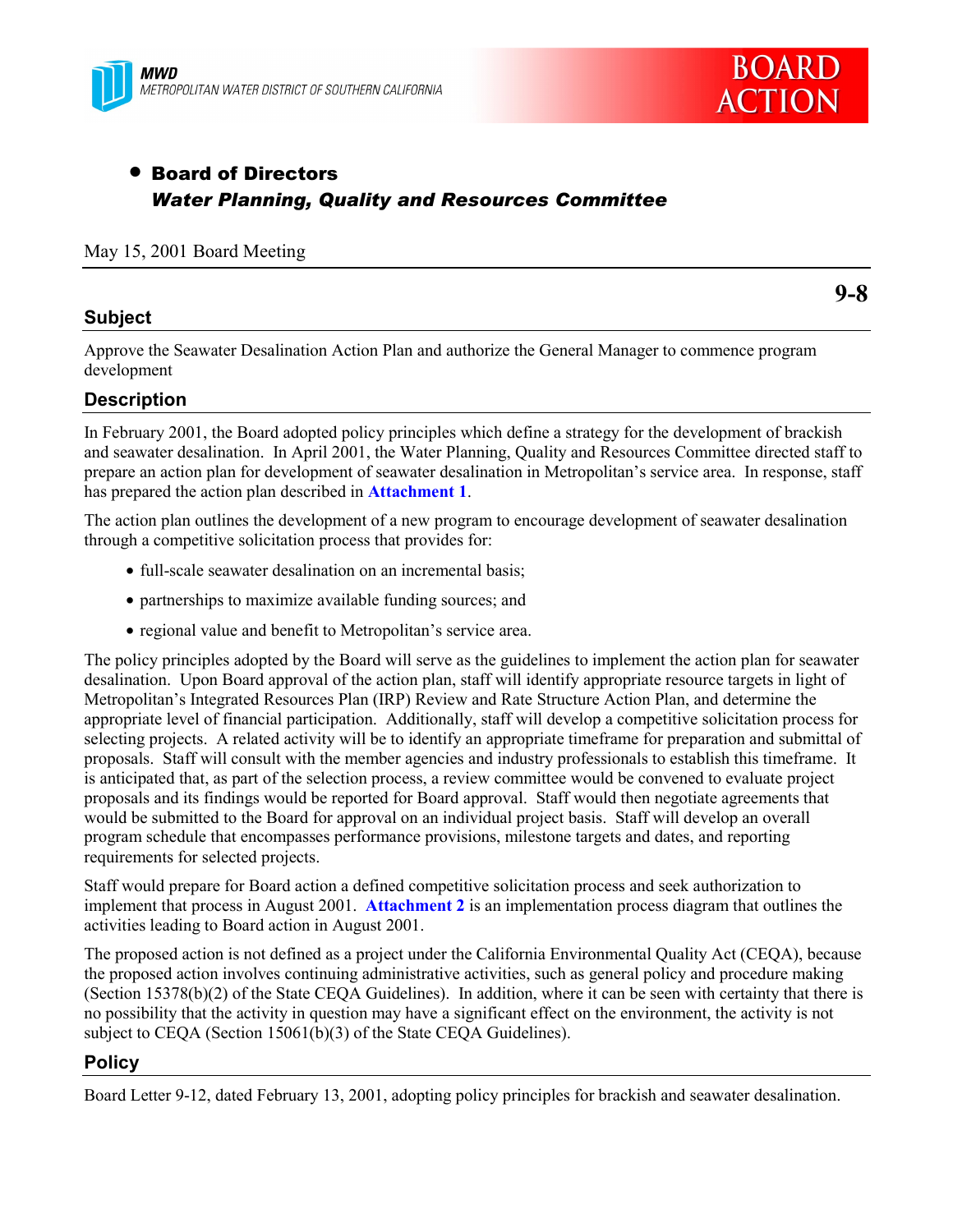# **Board Options/Fiscal Impacts**

#### **Option #1**

Determine that the proposed action is not subject to CEQA per Sections 15378(b)(2) and 15061(b)(3) of the State CEQA Guidelines, approve the Seawater Desalination Action Plan, and authorize the General Manager to commence program development.

**Fiscal Impact:** None. Fiscal impacts will be determined upon completion of analyses in the IRP Review and Rate Structure Action Plan to identify resource targets and determine appropriate level of financial participation.

#### **Option #2**

Do not approve the Seawater Desalination Action Plan as outlined in **Attachment 1**. **Fiscal Impact:** \$0

# **Staff Recommendation**

Option #1

terhev M 4/20/2001 *Stephen N. Arakawa Date*

*Manager, Water Resource Management*

T . J 4/23/2001 *General Manager Date*

# **Attachment 1- Seawater Desalination Action Plan**

## **Attachment 2 - Implementation Process Diagram**

BLA #1057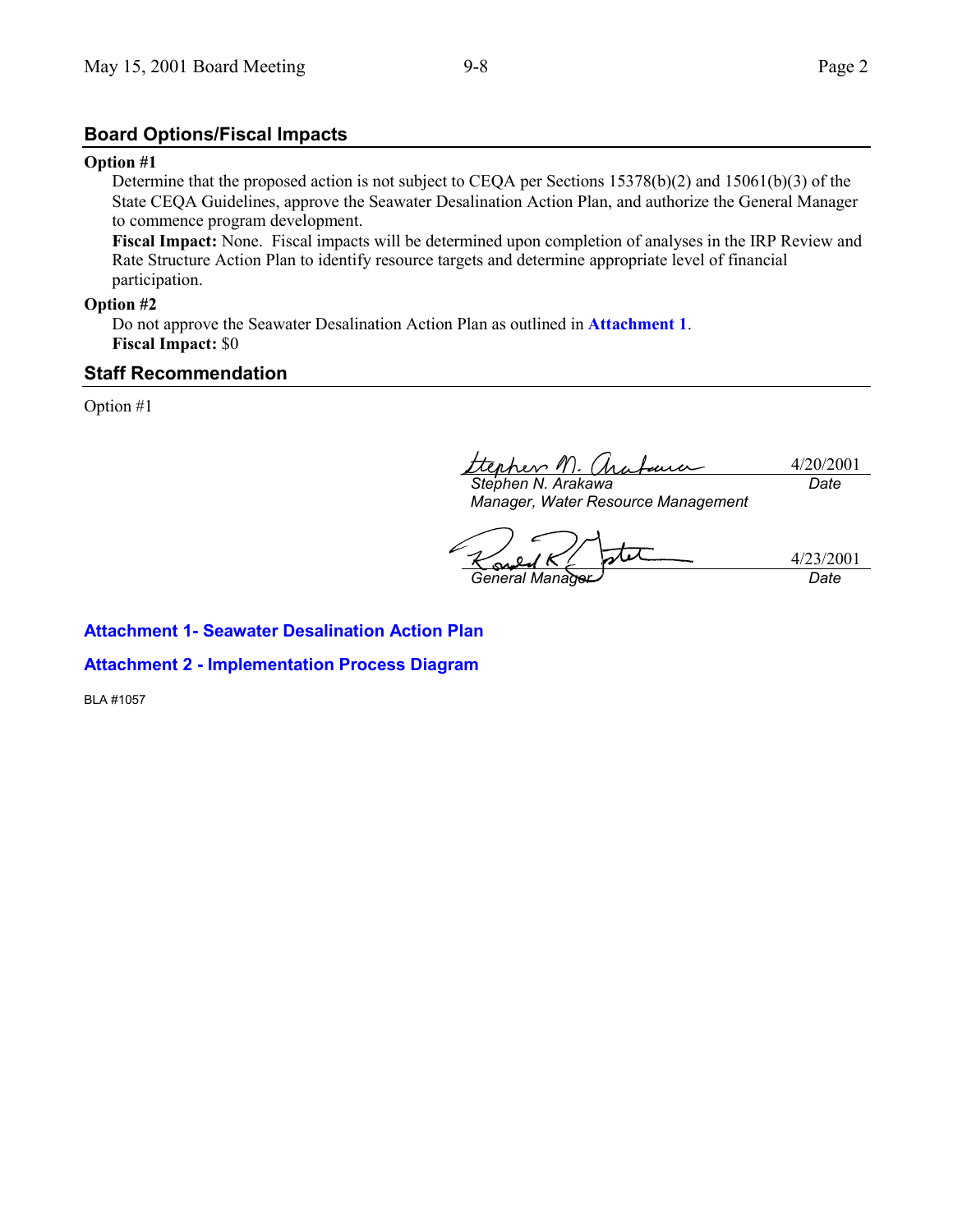# **Seawater Desalination Action Plan**

# Background

In February 2001, the Board adopted policy principles which define a strategy for the development of brackish and seawater desalination. These principles will serve as guidelines to implement the action plan for seawater desalination described below.

The action plan is proposed to encourage development of seawater desalination through a competitive solicitation process that provides for:

- full-scale seawater desalination on an incremental basis:
- partnerships to maximize available funding sources; and
- regional benefit and value to Metropolitan's service area.

## Initial Activities

Consistent with policy principles adopted by the Board, the following activities will be undertaken. Upon completion of these activities, staff would report its findings to the Board.

**Integrated Resources Plan (IRP) Review and Rate Structure Action Plan** - Staff will identify appropriate resource targets and determine the appropriate level of financial participation. Staff will also analyze the relationship of seawater desalination to Metropolitan's Water Surplus and Drought Management (WSDM) allocation plan.

**Solicitation Process** - Building upon experience gained in the Local Resources Program, Dry-Year Transfer Program, and Groundwater Conjunctive Use Program, staff will prepare for Board action a defined competitive solicitation process and seek authorization to implement that process in August 2001. The program will be open to public and private entities interested in pursuing seawater desalination development. A related activity will be to identify an appropriate timeframe for preparation and submittal of proposals. Staff will consult with the member agencies and industry professionals to establish this timeframe. It is anticipated that, as part of the selection process, a review committee would be convened to evaluate project proposals and its findings would be reported for Board approval. Staff would then negotiate agreements that would be submitted to the Board for approval of participation on an individual project basis. The process of selecting projects, negotiating agreement terms, environmental documentation compliance, and final board approval will be developed.

**Program Management** - Staff will develop an overall program schedule that encompasses performance provisions, milestone targets and dates, and reporting requirements for selected projects.